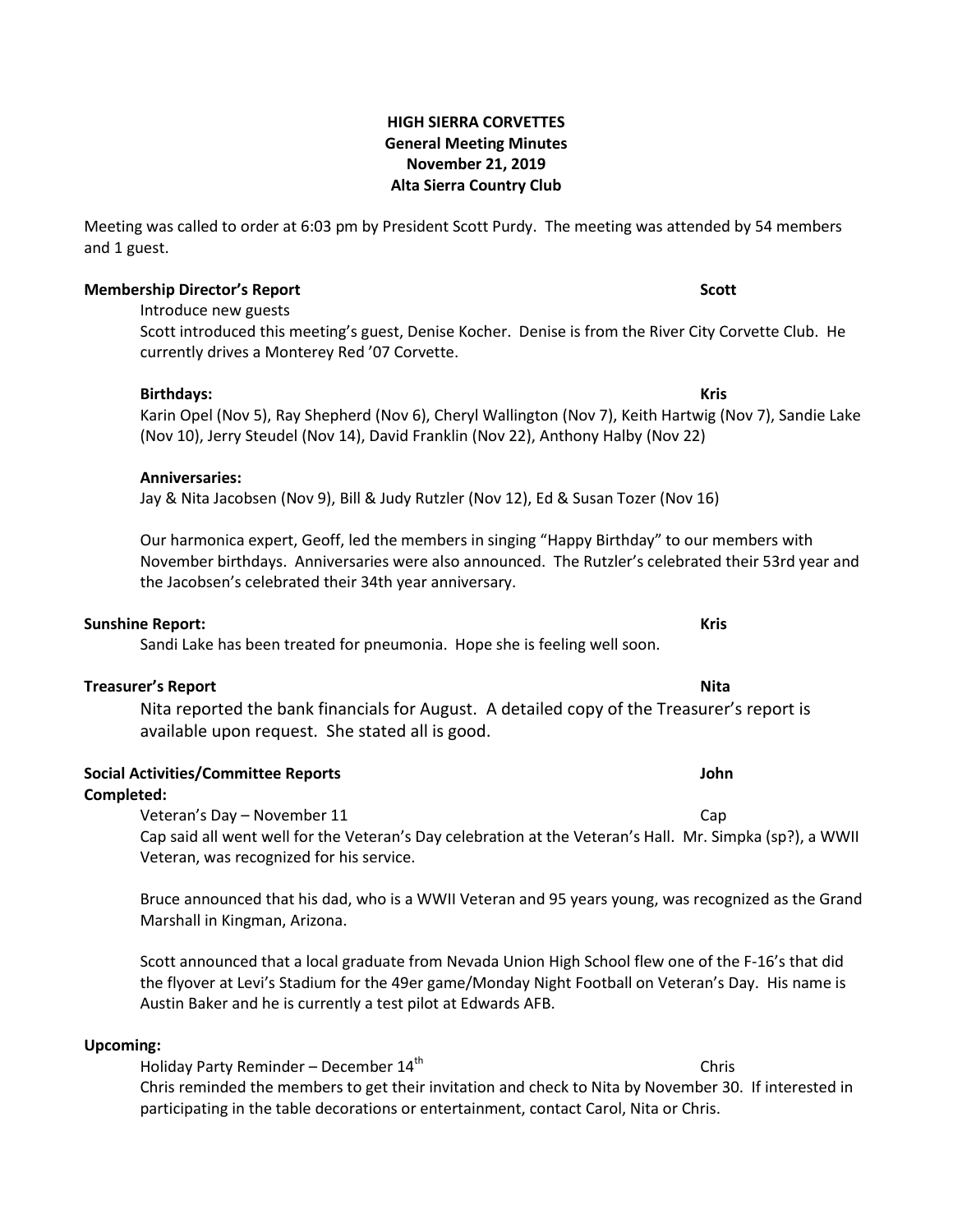| Check on Hooked on Driving for their schedule: www.hookedondriving.com<br>Check No. Calif. Racing Club: www.ncracing.org                                                                                                                                                                        |                         |
|-------------------------------------------------------------------------------------------------------------------------------------------------------------------------------------------------------------------------------------------------------------------------------------------------|-------------------------|
| <b>Old Business</b><br>Animal Evac visit to our meeting<br>Shirlie introduced Pat Ehlers from Animal Evac who received a \$400.00 donation from our club. Pat<br>described Animal Evac as the Red Cross for animals. The donation will go towards purchasing wire cages<br>for animal shelters. | <b>Scott</b><br>Shirlie |
| Alta Sierra dinner menu changes<br>Scott announced that the menu may change before our next January meeting. An email will be sent to<br>announce any changes.                                                                                                                                  | Scott                   |
| Mendocino<br>This was Ron's last planned cruise. The trip was memorable with 36 members who attended.                                                                                                                                                                                           | Ron                     |
| <b>New Business</b><br>Dave Garber announced a Dash n Dine for Saturday, November 23, to see Ford vs Ferrari then to Lumber<br>Jack's for dinner.                                                                                                                                               | <b>Scott</b>            |
| Linda Mulay announced that she can obtain tickets for Holly Jolly Christmas at Off Broadstreet. Watch<br>for an email.                                                                                                                                                                          |                         |
| November planning<br>Since John was absent, Scott took suggestions from members for the 2020 calendar. See attached.                                                                                                                                                                            | John                    |

*If you are interested in learning about the different racing groups and their schedules, check these websites out:*

**Check the WSCC site for this year's racing schedule: www.wscc.ws**

## **Reminders**

Save your pull-tabs, old eye glasses (Bruce & Carol), hotel items (Mary Jayne), and photos of events to Jay. Check the WSCC web calendar for additional information – **[www.wscc.ws](http://www.wscc.ws/)**

### **Adjourn meeting**

The Meeting was adjourned by President Scott at 7:20 pm.

### **50/50 Raffle Shirlie**

Bonnie Reifel won the raffle at \$65.00. A total of \$130.00 was collected.

#### *Wine Raffle* Scott Scott Scott Scott Scott Scott Scott Scott Scott Scott Scott Scott Scott Scott Scott Scott Scott Scott Scott Scott Scott Scott Scott Scott Scott Scott Scott Scott Scott Scott Scott Scott Scott Scott Sc

Dennis DeBerge won the wine raffle!

Meeting minutes respectfully submitted by Chris Megenity, Secretary, HSCC

**Racing Committee Report Gary**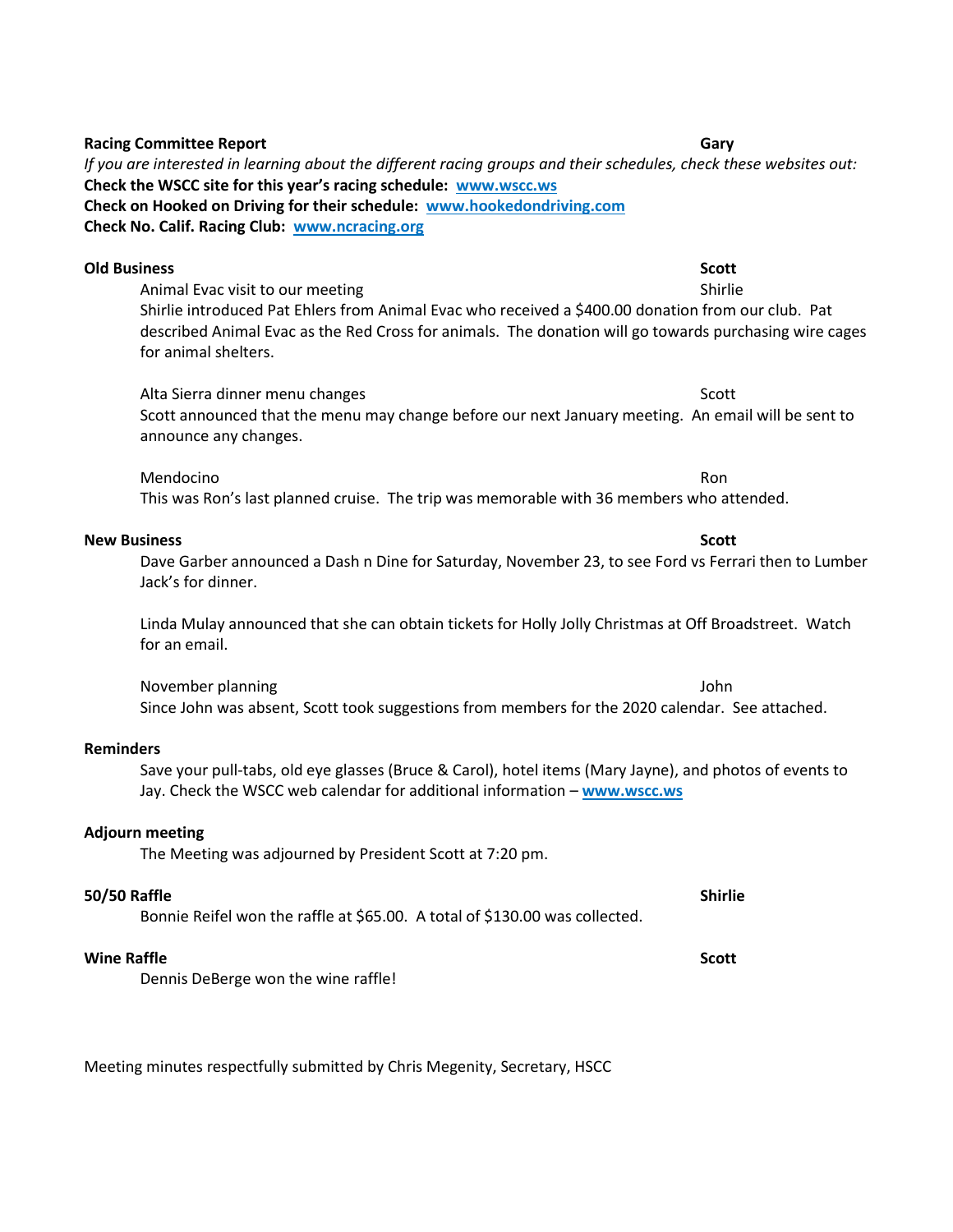## **Year 2020**

# **HSCC Planning Calendar**

## January

- Folsom Fish Hatchery Date TBD
	- o Jerry & Sharon
- Dash n Dine to Tin Lantern Bar & Grill, Monte Vista Date TBD
	- o Bluestein

## February

- Super Bowl February 3
	- o Beckwith
- Daytona 500 February 16 Potluck Breakfast
	- o Garber

# **March**

- White Elephant Party March 9
	- o Shepherd
- Dash n Dine to Peg's Glorified Ham & Eggs Date TBD
	- o Halby
- Dash n Dine Movie Night Date TBD
	- o Purdy
- St Pat's Day in Murphy's
	- o Bluestein
- Grand Island Mansion at the Delta Date TBD
	- o Franklin

# April

- North Star Mining Museum Tour & Picnic Date TBD
	- o Shepherd
- Rebel Republic Restaurant (May not be open) (Old 5 Mile House) Date TBD o Halby

# **May**

- Beale Air Force Base May 8 or 9
	- o Reifel
- Ladies Social and Men's Luncheon Date TBD
	- o Halby, Jacobsen, Puphal, Megenity
- Dash n Dine The Divide Restaurant, Georgetown Date TBD
	- o Hutcheson
- President Reagan's Museum
- Rieff's Garage